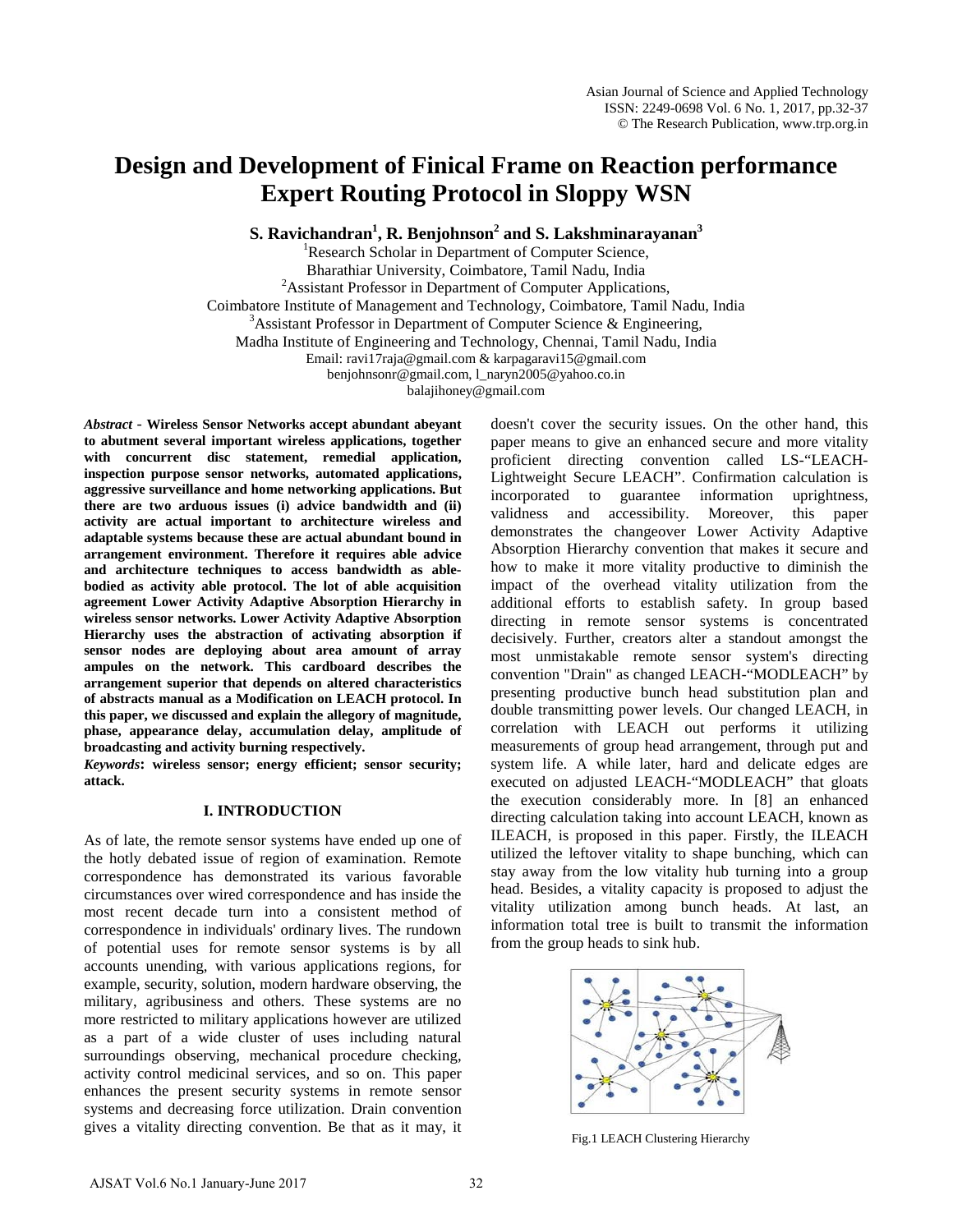Remote sensor systems comprise sensors which impart to sensors by multihop. By and large research is proceeding on sensor system through two phases, toward the starting stage is essentially expected for hub and the last stage is for system level issues. The primary examination works in this stage include the system layer and MAC layer convention in view of vitality enhancement, hub localization innovation, clock synchronization innovation and information combination innovation. As the force of the sensor hub can't be expanded then how the hubs can be effectively use in the system so that framework vitality turns into the prime variable for outlining steering convention. In this paper, we proposed another vitality model in our convention and contrast a few perspectives and existing Lower Activity Adaptive Absorption Hierarchy convention. In remote sensor systems, there are numerous applications that require a high security level. Such applications require most extreme security. Be that as it may, an expansion in security expends more assets. At the point when more assets are devoured it can contrarily affect the lifespan of the system. Remote sensors ought to have the most extreme security with insignificant force utilization to guarantee secure correspondence. In the writing, numerous vitality proficient conventions were proposed. Filter convention-"Low-Energy Adaptive Clustering Hierarchy" appeared in Fig. 1 is a selfsorting out and taking into account bunching progressive system which can be-at the MTE (Minimum Transmission Energy) convention by 8 times.

In this paper, we give efforts to establish safety to Lower Activity Adaptive Absorption Hierarchy convention subsequent to demonstrating the source and confinement of hubs. Likewise, we create efforts to establish safety to shield remote sensors and the interchanges from conceivable assaults without trading off the system execution. Case in point, securing Lower Activity Adaptive Absorption Hierarchy convention against disavowal of administration assaults while keeping up its execution. Besides, the convention guarantees that exclusive the verified hubs are permitted to join and imparted in the system. At the other hand, we alleviate the overhead cost from the efforts to establish safety connected to abstain from trading off the system execution.

# **II. RELATED WORK**

Security issues in remote sensor systems are challenging especially the area under discussion of set of connections accessibility. Securing remote sensor systems has been a dynamic exploration field meaning to give answers for the diverse kind of assaults that are identified with privacy, respectability and accessibility. In, a dynamic arrangement was proposed to distinguish DoS assaults. This arrangement embraces Lower Activity Adaptive Absorption Hierarchy convention and includes another hub. In this way, there are three sorts of hubs in the systems which are detecting, examining and group head. Detecting hubs just performs detecting and the bunch head plays out the important conglomeration. Be that as it may, the motivation behind the

new sort of hubs breaking down hubs or controlling hubs is to examine the activity in every group. Once irregular movement is identified, the controlling hubs make a report to the bunch head. Picking the controlling hubs depends on the Multiplicative Linear - Congenital Generators to haphazardly pick hubs among the hubs with high vitality remaining. For identify Path DoS where an aggressor surges the correspondence ways with replayed or infused bundles to aggravate the interchanges medium. The proposed arrangement characterizes distinctive sorts of hubs which are a part, aggregator, halfway and sink hubs. Part hubs perform required detecting. An aggregator hub gathers information from the individuals and the middle of the road hubs are the connections between the aggregator hubs and the sink. In any case, the proposed arrangement has the a few presumptions. Initially, the portable hub has no force limitations and it has a safe correspondence with the base station. Second, part hubs actualize one-way hash capacity when sending information to the aggregator and their predispersed key is imparted to the middle of the road hubs. To identify system assaults, halfway hubs confirm the hash esteem before passing bundles and report any strange practices. A protective structure against DoS assaults in remote sensor systems was proposed in. So as to recognize and recoup from a few assaults such as system sticking, flooding and weariness the system has two vital stages which are the assault recognition and the guard counter estimation. The structure comprises of two systems; the sensor system and the guard system. The sensor system has four sorts of hubs which are sensor hubs, guard dog, bunch head and sink. Sensor hubs for information gathering guard dog sensors for correspondence observing, bunch head for information accumulation and the sink. There are a few parts in charge of correspondence, assault discovery, and safeguard and client control. In the assault location, there are a few recognition modules to distinguish diverse sorts of DoS assaults. After the identification, it asks for the countermeasure segment to make the fundamental move. In Stavrou and Pitsillides assessed system recuperation after various assaults, keeping in mind the end goal to build up another convention to enhance the recuperation in remote sensor systems. The proposed convention has two qualities; recognize malevolent movement and separate the contaminated hub from system. Four strategies of assessment were utilized; Blacklisting malignant hubs, Cryptographic keys repudiation, Low obligation cycle, and Channel bouncing. The proposed convention can accelerate the interruption recognition process and quick recuperation. In, the creators watch the conduct of two conventions with particular calculations. To begin with convention is Tiny Sec with CBC-MAC calculation. Subsequently, hindrances are discovered, for example, the capability of message answer assault and system delay. The second convention is Tiny ECC with Elliptic Curve Digital Signature Algorithm. This convention ends up being more unpredictable than the main convention since it includes key conveyance and administration. At the other hand, handling time was quicker in the primary convention than the second. One critical test that analysts widely tended to is the constraint of Design and Development of Finical Frame on Reaction periodic finical Frame on Reaction (Specific Metal Frame of Finical Frame of Finical Frame of Finical Frame of Finical Frame of Finical Frame of Finical Frame of Finical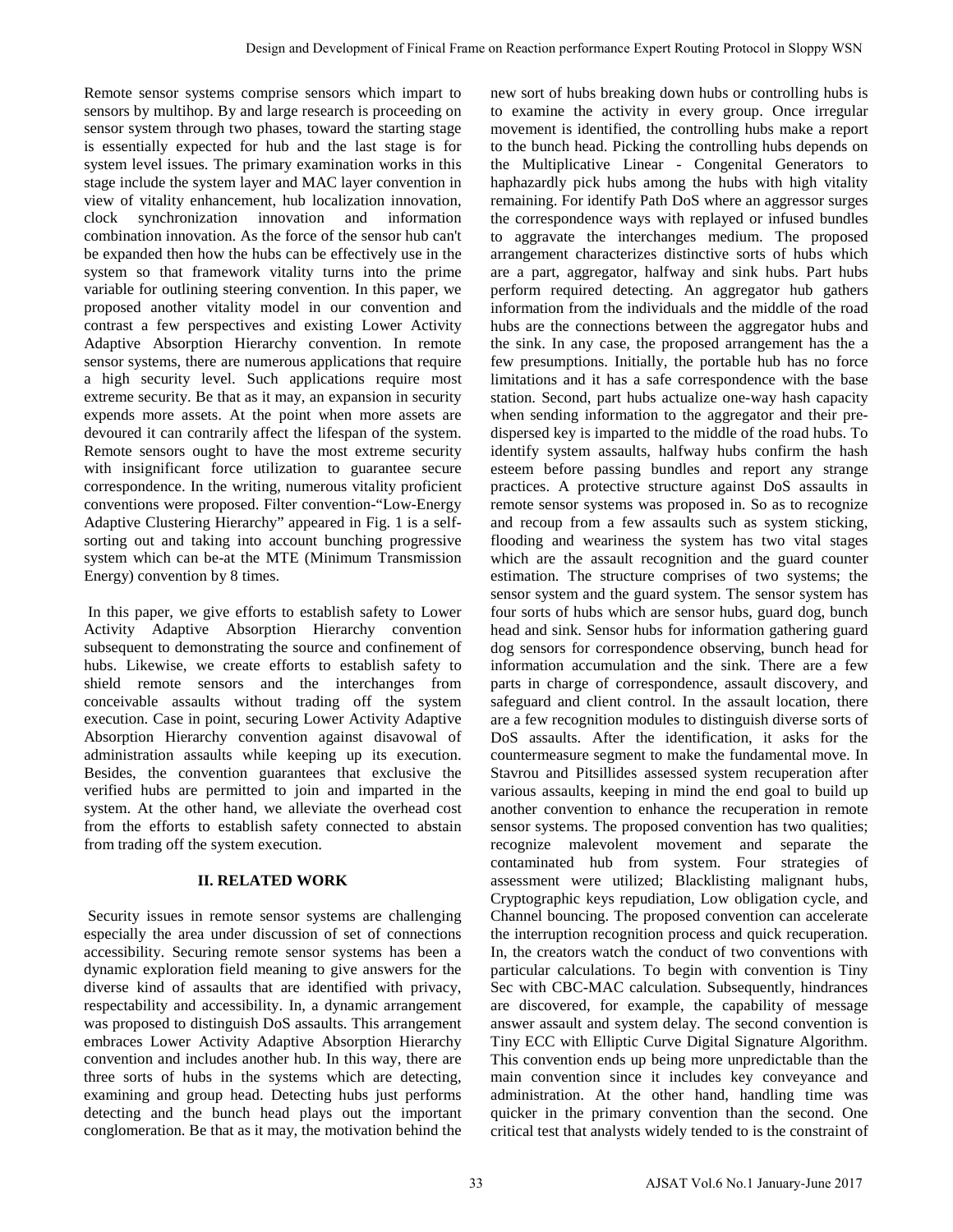vitality in remote sensor systems. In, the creators display an answer in light of LEACH which they call E-LEACH. E-LEACH enhances the lifespan of the system. While referencing the transmission of a lot of information, E-LEACH is more effective then LEACHES. As to when the main hub bites the dust and half hub passes on, E-LEACH indicates better execution. It changes the group head after each cycle to circulate bunch head vitality utilization on all hubs.

### **III. PROPOSED PROTOCOL**

The attributes of that communicate medium make the remote sensor systems powerless against a few assaults. An aggressor could join the system and figure out how to catch, listen in, infuse or transmit information. To illuminate the vast majority of the assaults, we need to effectively play out various undertakings. To start with, deflect the aggressors from joining the system utilizing light weight and vitality effective validation capacity where the bunch head confirms the genuineness of hubs asking for to join the groups in a vitality productive way. Second, characterize a limit for the ordinary hub to hub number of associations amid time t. Hence, every one of the hubs in the system need to track the quantity of times any hub introduced an association with the comparing hub. This edge is be utilized to identify any irregular effectively from a hub attempting to bargain alternate hubs. Third, since Lower Activity Adaptive Absorption Hierarchy uses an altered TDMA plan every hub can just send information to the bunch head amid that time. Another timetable ought to be utilized for every hub determining when the hub is accessible to get information from the group head. S. Ravichandran, R. Benjohnson and S. Lakshminarnyanan<br>
rialtity in emente seates systems. In, the creators display an<br>
rialtity in emente seates systems. In, the creators display<br>
mower in light of LEACH which they call E

### *A.Node Authentication*

At first, we accept that every hub is outfitted with two mystery keys. One key imparted to the base station and another key shared between all hubs. The private key imparted to the base station is utilized when the hub turns into a group head. Nonetheless, the gathering key is utilized to join groups. To stop the assailant from accessing the system, validation ought to be done on both the group head when it chooses itself and the hubs when they need to join the system. Hubs check the validness of the hub guaranteeing to be the group head before they send their joining demand. Once the hubs check the bunch head validness, they can simply ahead and make a joint solicitation. The realness of the hubs asking for to join the bunch is checked by the group head before they turn into an individual from that bunch. Decision for the following round bunch heads is done before the end of the current round and the wining hub is verified by current group head to the base station a short time later. Consequently, hubs are advised by the base station and the present group head about the bunch sets out chose toward the following round.

### *B.Detection Abnormal action inside the system*

For further security and in the event that an aggressor figured out how to join the system, we have to actualize a recognition procedure inside these bunches. Considering the utilization of Lower Activity Adaptive Absorption Hierarchy convention, the correspondence happens between the bunch head and the hubs and the other way around. Each hub keeps up a log to store the association endeavors from different hubs and an edge ought to be characterized for the quantity of conceivable associations with the hub from any hub amid time t. At the point when the association endeavors achieve the edge, the hub ought to report those endeavors to the group head. By the identification procedure, the assailant is recognized before expending the hub's vitality to maintain a strategic distance from the aggressor always introducing association with the objective hub.

### **C.***Sending and Receiving TDMA*

Every hub in the group has a particular time where it can transmit the information to the bunch head as in LEACH convention. However another altered calendar ought to be accessible between the hub and the group head characterizing the time when the bunch head speaks with the hub. The hub begins to listen at particular times on the off chance that the bunch head has bundles to be sent to the relating hub.

## *D.Deploying and Joining Clusters*

In this area we quickly examine the obliged ventures to frame the system. These means are important to set up the sensors before the organization and the required procedure after the sending to choose, join and impart between the base station, hubs and the bunch heads.

Step 1: All hubs are outfitted with two keys. The main key will be imparted to the base station and the second will be shared will all hubs for the underlying stage to be utilized for bunch joining process.

Step 2: The group heads are chosen and utilize their private key to speak with the base station.

Step 3: Nodes utilize their gathering key to demand joining the proposed bunch as appeared in Fig 2.

Step 4: After framing the groups, the bunch head can overhaul the group key giving an alternate key than the underlying ones. Likewise, the base station can overhaul the group head's private key if required.

Step 5: Electing a hub for next round group head ought to be done before the end of the current round. The present group head checks the legitimacy of the new bunch to the base station and to the hubs.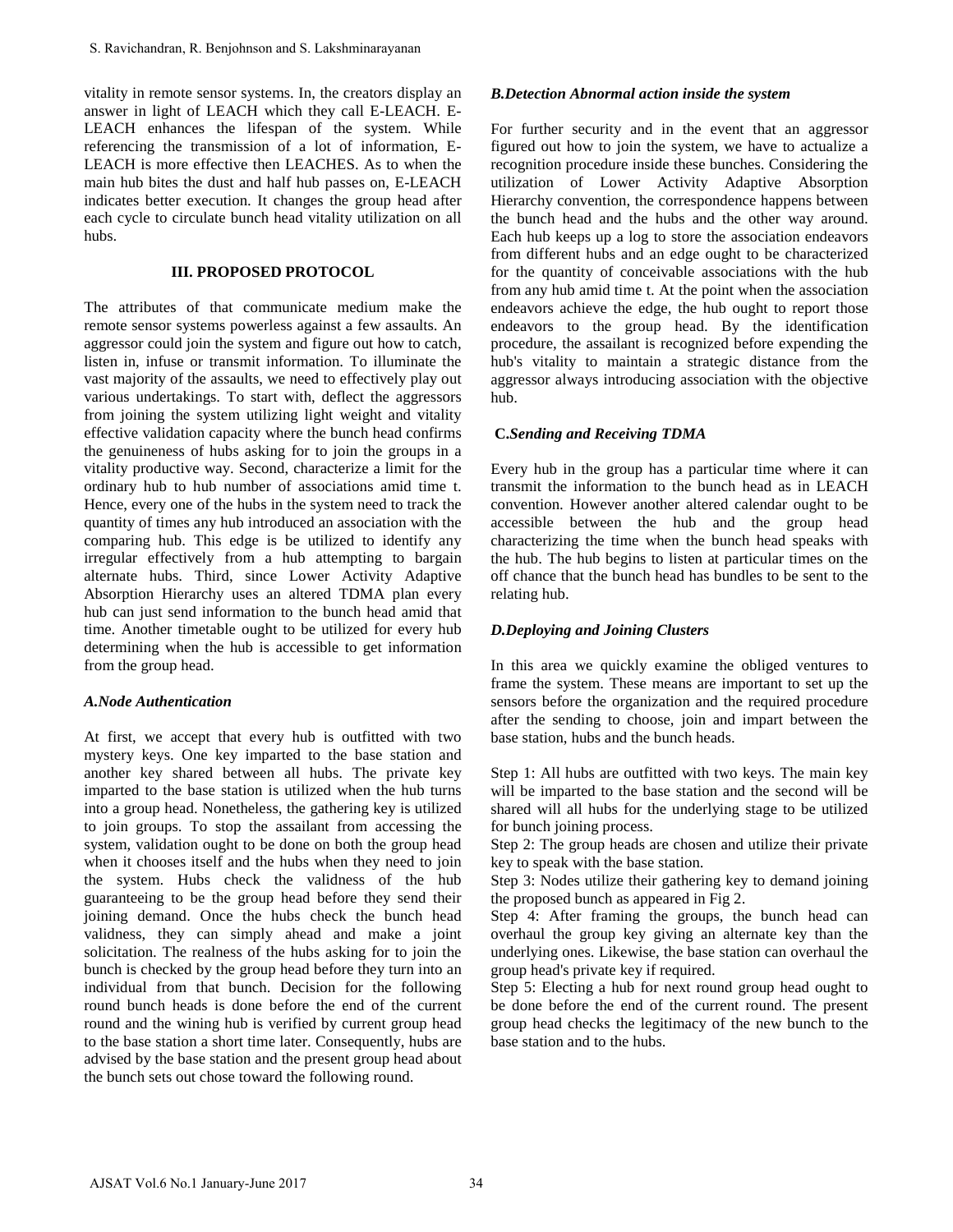

Fig.2 Private and Group Key in one cluster

### **IV. LS-LEACH FOR WIRELESS SENSOR NETWORKS**

In this convention we expect that the group heads are 5% from the aggregate number of the system hubs. The bunch heads will be chosen after the system sending and toward the start of each cycle a while later. The race of new bunch heads is from the hubs with the most elevated residual vitality. At that point the present group head educates the base station about the legitimacy of the chose bunch head. The message from the bunch head to the based station is scrambled by MAC calculation with the mutual key between the base station and the group head. After that, the base station communicates the rundown of the confirmed group heads to all hubs utilizing uTESLA .

Subsequent to broadcasting the rundown of the confirmed bunch heads, hubs can start a joint solicitation to one of the group heads. The choice of bunch head ought to be founded on the separation between the group and the hub to lessen the vitality required when speaking with each other.

### *A.Election*

The race for the following round happens ahead of time in the current round. Hubs are chosen as a bunch heads when they have more vitality staying than alternate hubs (Ni> energyNi). Furthermore they should have a solid sign with base station (Ni> signalNi).

$$
\begin{aligned}\n\text{while } [\text{current round} \neq \text{end}] \\
\text{if } N_i > \text{energy} N_i \text{ and } B.S \leftarrow N_i > \text{signal} N_i \\
\text{then } \text{new} \text{CH} \leftarrow N_i\n\end{aligned}
$$

In the wake of broadcasting the rundown of the validated bunch heads, hubs can start a joint solicitation to one of the group heads. The determination of group head ought to be founded on the separation between the bunch and the hub to lessen the vitality required when speaking with each other.

### *B.Connection*

After the race of the new bunch head and informing the base station, the base station communicates to all hubs the rundown of the new groups head utilizing uTESLA. Likewise it transmits the common watchword to be utilized to join the new group heads ([KN-BS, M, [KN-N]]).

do  
\nif <sub>new</sub>CH = CH  
\nthen B.S. 
$$
\bigoplus_{\text{current}} CH[MAC[K_{N:BS},M]]
$$
  
\nN<sub>i</sub>  $\bigoplus$  BS.[*MAC*[K<sub>N:BS</sub>,M,[K<sub>N:N</sub>]]]  
\n4 bytes  
\nwhile [current round ≠ end]

Toward the start of another round, the bunch head sends a confirmation message (check [M]) with key (KN-N) to neighbor's hubs. In the wake of accepting the message, hubs answer to the bunch head's solicitation by a confirmation message encoded by the common key ([KN-N, validation [M]]) asking for to join the group. In any case, the bunch make a beeline for ensure that it doesn't permit the quantity of hubs to surpass the permitted number in group (Ni<\_ 20 Ni). Then again, hubs must demand to join these bunches nearer to them to diminish the vitality utilization in getting and transmitting (new  $CH > flag$  new  $CH$ ).

### *C.Transmission*

The system hubs have three stasis; detecting, tuning in/transmitting and resting. Detecting happens when the hubs are detecting the earth. Tuning in/Transmitting happens when hubs are hoping to have correspondence with the group head or base station. Dozing happens when the hubs are hub in detecting or tuning in/Transmitting modes. This requires the hubs to be in rest mode to stay away from the catching which expend hubs vitality.

Hubs are required to have a log for the association's endeavors that are initialed with them. At the point when the endeavors come to a predefined limit, a banner is raised to the group head and the base station. The base station needs to play out the fundamental activities on the off chance that the sensor is under assault.

### **V. SIMULATION**

The execution programming of LS-LEACH was conveyed utilizing system test system NS-2. NS-2.34 variant was utilized as a part of this execution and reproduction. NS2 is open source programming under GPL (overall population permit). In addition, NS2 is inherent C++ and the interface is in OTcl dialect which is an item arranged augmentation of TCL dialect. Further, the working framework environment of the recreation was Linux Ubuntu 10.04 LTS introduced on framework with 2.5 GHz Intel Core 2 Duo and 4 GB memory. The usage of LS-LEACH was executed by adding new parameters and capacities to the current Stagn and Development of Finical Frame on Reaction periodicines (specified in state of the Northern Development on the minimum on the minimum on the minimum on the minimum on  $\mathbf{R} = \mathbf{R} \cdot \mathbf{R}$  ( $\mathbf{R} \cdot \mathbf{R} = \mathbf{R$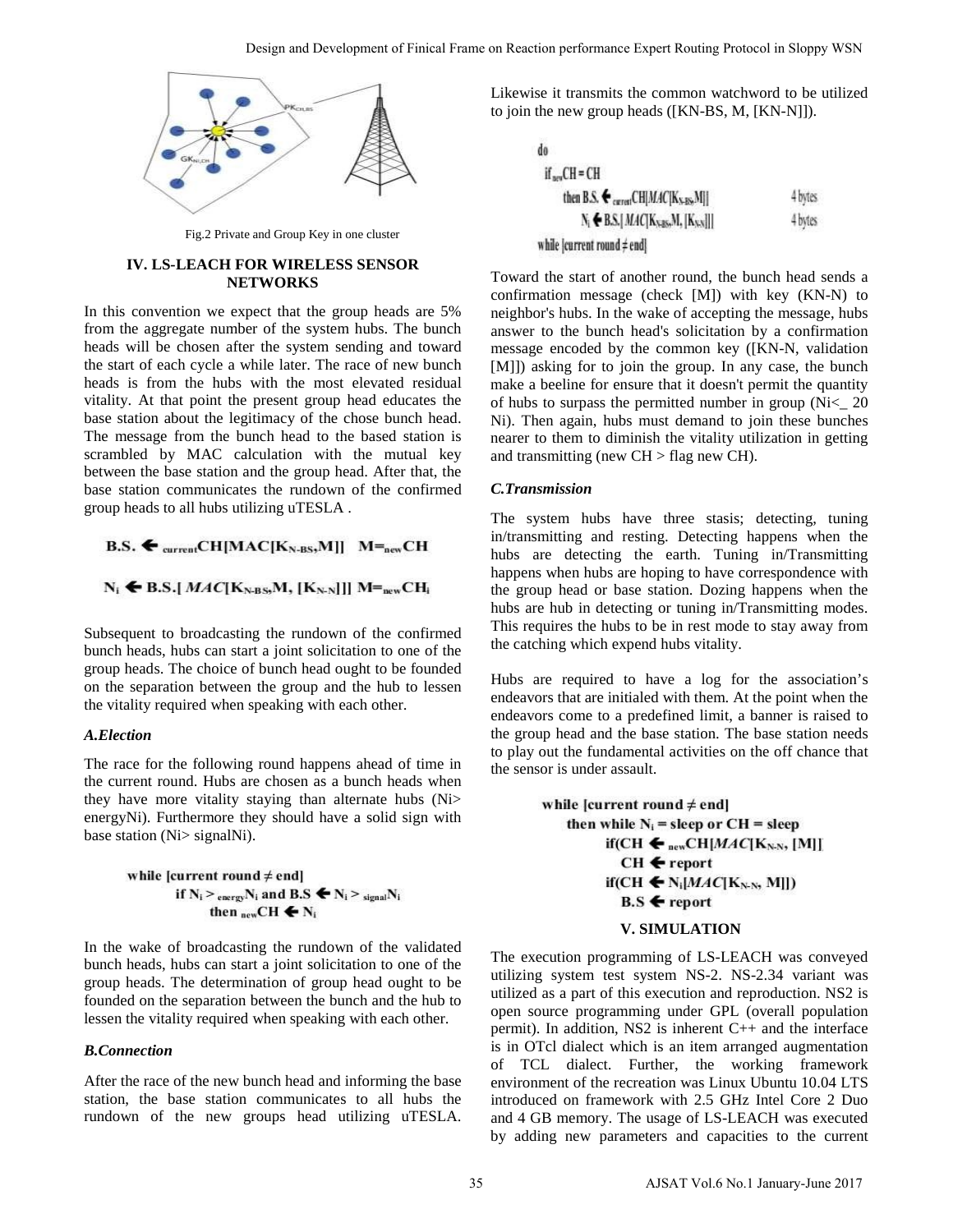### *A.Simulation Parameters*

| Value.<br>Parameter<br>NS-2 Version<br>2.34<br><b>MAC Protocol</b><br><b>Sensors</b><br><b>WirelessChannel</b><br>Channel Type<br>Propagation<br>TwoRayGround<br>Oueue.<br>DropTail |
|-------------------------------------------------------------------------------------------------------------------------------------------------------------------------------------|
|                                                                                                                                                                                     |
|                                                                                                                                                                                     |
|                                                                                                                                                                                     |
|                                                                                                                                                                                     |
|                                                                                                                                                                                     |
|                                                                                                                                                                                     |
| 100<br>Queue Length                                                                                                                                                                 |
| OmniAntenna<br>Antenna                                                                                                                                                              |
| Area<br>1000 x 1000                                                                                                                                                                 |
| Routing Protocol<br><b>LEACH</b>                                                                                                                                                    |
| Number of Nodes<br>100                                                                                                                                                              |
| Number of Cluster<br>5                                                                                                                                                              |
| Nodes in Cluster<br>20                                                                                                                                                              |
| Sinulation Time<br>3600 sec or $CH < 5$                                                                                                                                             |
| Node Initial Energy<br>2j                                                                                                                                                           |
| Equal Energy (Start Up)<br>YES                                                                                                                                                      |
| <b>CSThresh</b><br>$1 \text{ nW}$                                                                                                                                                   |
| <b>RXThresh</b><br>6nW                                                                                                                                                              |
|                                                                                                                                                                                     |

| TABLE 1 SIMULATION PARAMETERS |  |  |  |
|-------------------------------|--|--|--|
|                               |  |  |  |

### **VI. SIMULATION RESULTS**

### *A.System Throughput/ Network Life time/*

since every one of the hubs passed on at time 360 which is after 19 rounds. In any case, the proposed convention continued performing until time 475 which is after 24 rounds. Underneath figure demonstrates the correlation between the typical LEACH convention and the proposed convention as far as system life time. At time 210 sec, typical LEACH convention began to lose hubs, and by time 368, most hubs come up short on force (when  $CH < 5$ ). Then again, Lower Activity Adaptive Absorption Hierarchy with security lost the main hub at time 360 and lost the vast majority of the hubs (when CH<5) at time 471. Looking at the vitality utilization between ordinary LEACH and filter with security in the underneath figure we discover the proposed convention has less power utilization. Accordingly, ordinary LEACH kept going until time 364 and the proposed convention endured until time 371. The expansion of force utilization in LEACH convention began at time 210 with the loss of the principal hub. Subsequently, alternate hubs confronted more load because of the expansion of force utilization which lessened the system life. Then again, the proposed convention lost the main hub at time 360. This diminished the force utilization and expanded the system life time.



Fig.3 Simulation results graphs